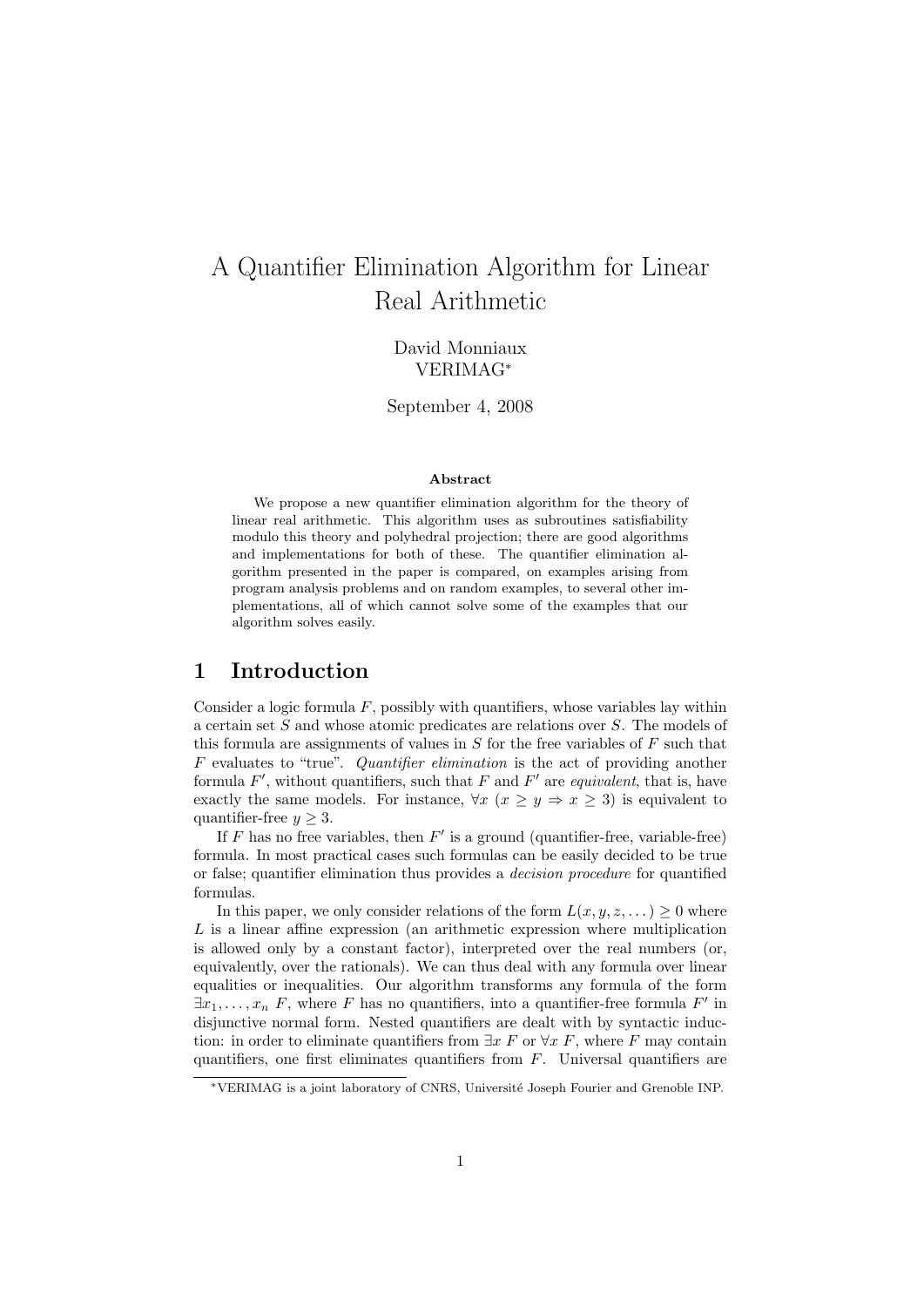converted to existential ones  $(\forall x_1, \ldots, x_n \ F \equiv \neg \exists x_1, \ldots, x_n \ \neg F)$ , yet our algorithm generally avoids the combinatorial explosion over negations that hinders some other methods.

Our method can be understood as an improvement over the approach of converting to DNF through ALL-SAT and performing projection; we compared both approaches experimentally (see § [5.2\)](#page-10-0). We compared our implementation with commercial and noncommercial quantifier elimination procedures over some examples arising from practical program analysis cases, as well as random problems, and ours was the only one capable of processing them without exhausting memory or time, or failing altogether due to the impossibility of handling large coefficients.

# 2 The Algorithm

We first describe the datatypes on which our algorithm operates, then the offthe-shelf subroutines that it uses, then the algorithm and its correctness proof, then possible alterations.

#### 2.1 Generalities

We operate on unquantified formulas built using  $\land$ ,  $\lor$ ,  $\Rightarrow$ ,  $\neg$  or other logical connectives such as exclusive-or (the exact set of connectives allowed depends on the satisfiability tester being used, see below; in this paper we shall only use ∧, ∨ and ¬), and on quantified formulas built with the same connectives and the existential  $(\exists)$  and universal  $(\forall)$  quantifiers. It is possible to quantify not only on a single variable but also on a set of variables, represented as a vector  $\vec{v}$ . The atoms are linear inequalities, that is, formulas of the form  $c+c_xx+c_yy+c_zz \cdots \geq$ 0 where  $c \in \mathbb{Q}$  is the *constant coefficient* and  $c_v \in \mathbb{Q}$  is the coefficient associated with variable  $v$ . It is trivially possible to represent equalities or strict inequalities using this formula language. The models of a formula  $F$  are assignments  $a$  of rational numbers to the free variables of  $F$  such that  $a$  satisfies  $F$  (written  $a \models F$ ). F is said to be *satisfiable* if a model exists for it. If F has no free variables, then  $F$  is said to be *true* if  $F$  is satisfiable, *false* otherwise. Two formulas A and B are said to be *equivalent*, noted  $A \equiv B$ , if they have the same models. Formula A is said to *imply* formula B, noted  $A \Rightarrow B$ , if any model of A is a model of B.

Consider a quantifier-free formula  $F$ , whose atomic predicates are linear inequalities, and variables  $x_1, \ldots, x_n$ . We wish to obtain a quantifier-free formula  $F'$  equivalent to  $\exists x_1, \ldots, x_n$  F. Let us temporarily forget about efficiency in order to convince ourselves quickly that quantifier elimination is possible. F can be put into disjunctive normal form (DNF)  $C_1 \vee \cdots \vee C_m$  (by recursive application of distributivity), and  $\exists x_1, \ldots, x_n$  F is thus equivalent to  $(\exists x_1, \ldots, x_n \; C_1) \vee \cdots \vee (\exists x_1, \ldots, x_n \; C_m)$ . Various methods exist for finding a conjunction  $C_i'$  equivalent to  $\exists x_1, \ldots, x_n$   $C_i$ , among which we can cite Fourier-Motzkin elimination (see  $\S 5.1$ ). We therefore obtain  $F'$  in DNF. For a universal quantifier, through De Morgan's laws, we obtain a formula in conjunctive normal form (CNF).

Such a naive algorithm suffers from an obvious inefficiency, particularly if applied recursively to formulas with alternating quantifiers. A first and obvious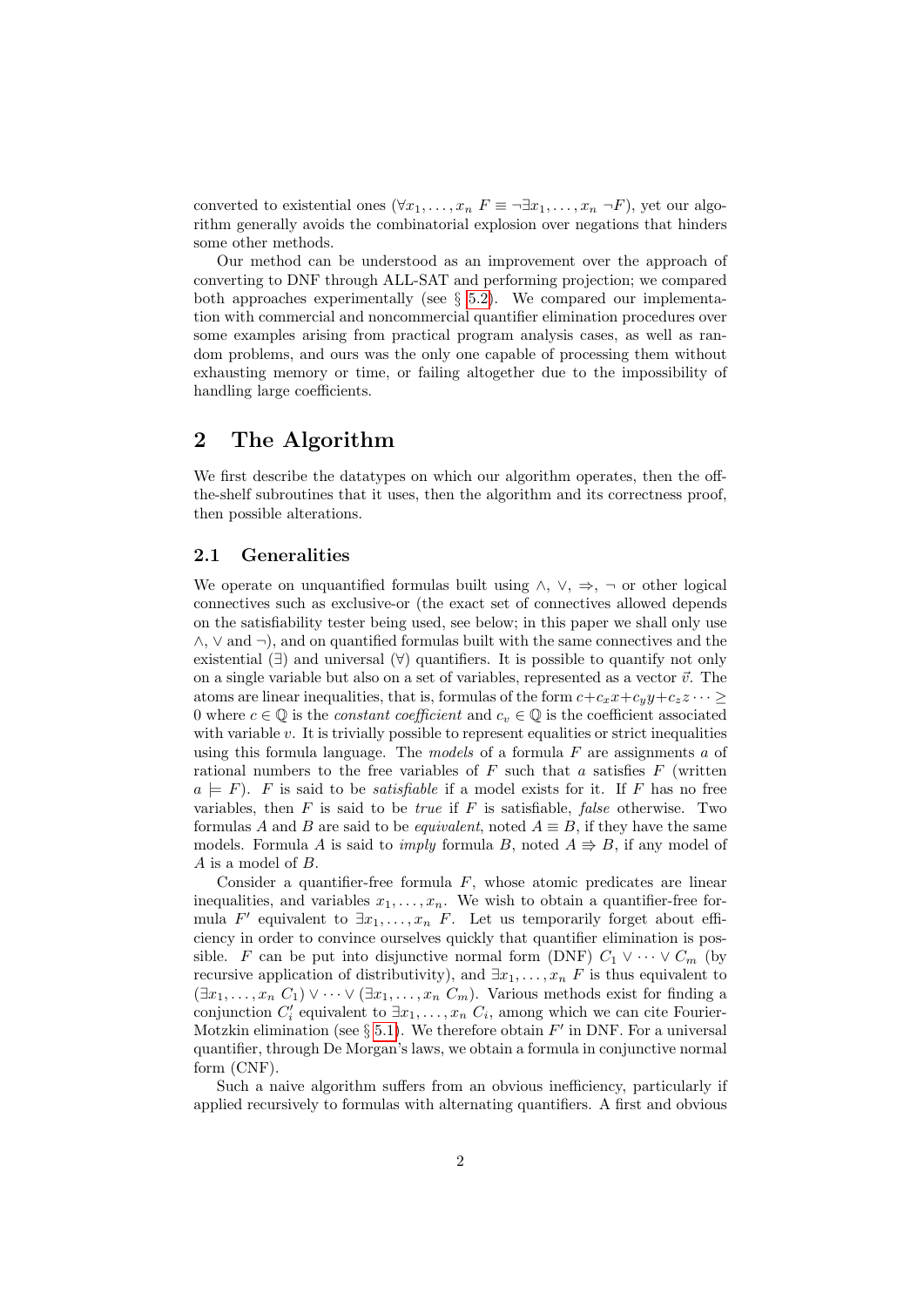step is to replace DNF conversion through distributivity by modern techniques (model enumeration using satisfiability modulo theory). We show in this paper than one can do better by interleaving the projection and the model numeration processes.

### 2.2 Building blocks

If one has propositional formulas with a large number of variables, one never converts formulas naively from CNF to DNF, but one uses techniques such as propositional satisfiability (SAT) solving. Even though SAT is NP-complete, there now exist algorithms and implementations that can deal efficiently with many large problems arising from program verification. In our case, we apply SAT modulo the theory of linear real inequalities (SMT), a problem for which there also exist algorithms, implementations, standard benchmarks and even a competition. Like SAT, SAT modulo linear inequalities is NP-complete. A SMT solver takes as an input a formula  $F$  where the literals are linear equalities or inequalities, and answers either "not satisfiable", or a model of  $F$ , assigning a rational number to each variable in  $F$ . We assume we have such an algorithm SMT at our disposal as a building block

Another needed building block is quantifier elimination over conjunctions, named PROJECT $(C, \vec{v})$ : given a conjunction C of linear inequalities over variables  $\vec{v} = v_1, \dots, v_N$ , obtain a conjunction C' equivalent to  $\exists v_1, \dots, v_n$  C. For efficiency reasons, it is better if  $C'$  is minimal (no conjunct can be removed without adding more models), or at least "small". Fourier-Motzkin elimination is a simple algorithm, yet, when it eliminates a single variable, the output conjunction can have a quadratic number of conjuncts compared to the input conjunction, thus a pass of simplification is needed for practical efficiency; various algorithms have been proposed in that respect [\[9\]](#page-14-0). For our implementations, we used "black box" libraries implementing geometrical transformations, in particular polyhedron projection: C defines a convex polyhedron<sup>[1](#page-2-0)</sup> in  $\mathbb{Q}^N$ , and finding  $C'$  amounts to computing the inequalities defining the projection of this polyhedron into  $\mathbb{O}^{N-n}$ .

# <span id="page-2-1"></span>3 Quantifier Elimination Algorithm

We shall first describe subroutines GENERALIZE1 and GENERALIZE2, then the main algorithm EXISTELIM.

### 3.1 Generalized Models

Consider a satisfiable quantifier-free formula F. We suppose we have at our disposal a SMT-solving algorithm that will output a model  $m \models F$ . We wish to obtain instead a generalized model: a conjunction C such that  $C \implies F$ .

<span id="page-2-0"></span> $1$ A good bibliography on convex polyhedra and the associated algorithms can be found in the documentation of the Parma Polyhedra Library. [\[1\]](#page-13-0) By convex polyhedron, we mean, in a finite-dimension affine linear real space, an intersection of a finite number of half-spaces each delimited by a linear inequality, that is, the set of solutions of a finite system of linear inequalities. In particular, such a polyhedron can be unbounded. In the rest of the paper, the words "polyhedron" must be understood to mean "convex polyhedron" with that definition.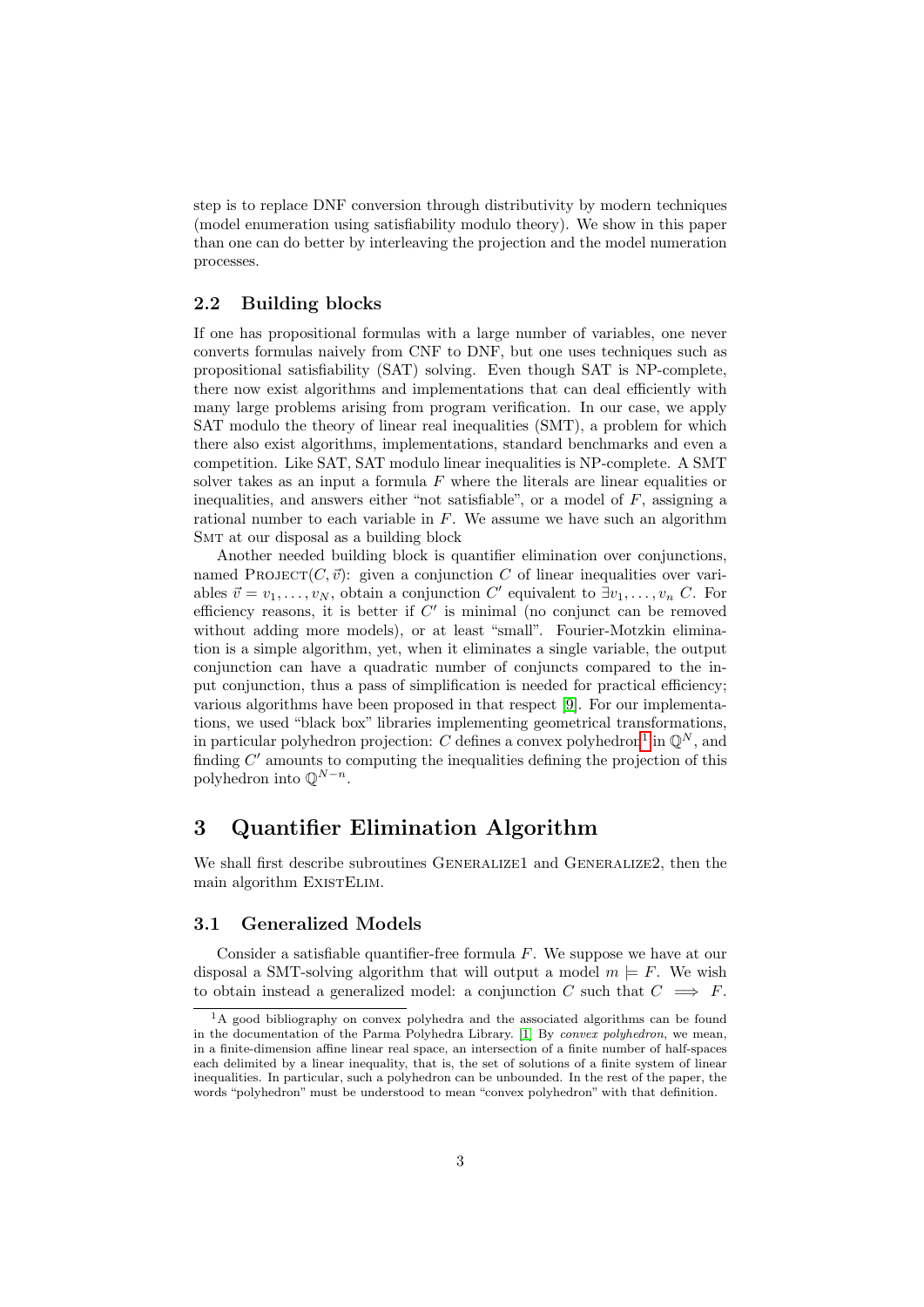**Algorithm 1** GENERALIZE1 $(a, F)$ : Generalize a model a of a formula F to a conjunction

Require:  $a \models F$  $M \leftarrow$  true for all  $P \in$  ATOMICPREDICATES(F) do if  $a \models P$  then  $M \leftarrow M \wedge P$ else  $M \leftarrow M \wedge \neg P$ end if end for Ensure:  $M \Rrightarrow F$ 

| <b>Algorithm 2</b> GENERALIZE2(G, M): Remove useless constraints from conjunc- |
|--------------------------------------------------------------------------------|
| tion M so that $G \wedge M \equiv$ false                                       |
| <b>Require:</b> $G \wedge M$ is not satisfiable                                |
| for all $c$ conjunct in $M$ do                                                 |
| <b>if</b> $(G \setminus \{c\}) \wedge M$ is not satisfiable (call SMT) then    |
| remove $c$ from $M$                                                            |
| end if                                                                         |
| end for                                                                        |
| <b>Ensure:</b> $G \wedge M$ is not satisfiable                                 |

Ideally, we would like  $C$  to have as few conjuncts as possible. We shall now see algorithms in order to obtain such generalized models.

The truth value of  $F$  on an assignment  $a$  of its variables only depends on the truth value of the atomic predicates of F over a. Let us note  $N_F =$  $|A \text{TOMICPREDICATES}(F)|$ , where  $|X|$  denotes the cardinality of the set X. These truth assignments therefore define at most  $2^{N_F}$  equivalence classes over the valuations of the variables appearing in F. There can be fewer than  $2^{N_F}$  equivalence classes, because some truth assignments can be contradictory (for instance,  $x \geq 1$  assigned to true and  $x \geq 0$  assigned to false). One can immediately generalize a model of a formula to its equivalence class, which motivates our algorithm GENERALIZE1. Its output is a conjunction of literals from  $F$ .

This conjunction may itself be insufficiently general. Consider the formula  $F = (x > 0 \land y > 0) \lor (\neg x > 0 \land y > 0).$   $x \mapsto 0, y \mapsto 0$  is a model of F. GENERALIZE1 will output the conjunction  $x > 0 \land y > 0$ . Yet, the first conjunct could be safely removed. GENERALIZE2( $\neg (F \lor O), M$ ) will remove unnecessary conjuncts from M while preserving the property that  $M \Rightarrow F \vee O$ . Figure [3](#page-6-0) illustrates why it is better to generalize the conjunctions.

The problem of obtaining a minimal (or at least, "reasonably small") inconsistent subset out of an inconsistent conjunction has already been studied. In  $DPLL(T)$  algorithms  $[8]$  for SMT-solving, the problem is to find out, given a consistent conjunction of literals  $L_1 \wedge \cdots \wedge L_n$  and a new literal L', whether  $L_1 \wedge \cdots \wedge L_n \Rightarrow L', L_1 \wedge \cdots \wedge L_n \Rightarrow \neg L'$ , or neither; and if one of the implications holds, produce a minimal *explanation* why it holds, that is, a subset  $L_{i_1}, \ldots, L_{i_m}$ of the  $L_i$  such that  $L_{i_1} \wedge \cdots \wedge L_{i_m} \Rightarrow L'$  (respectively,  $\Rightarrow \neg L'$ ). Since this decision and explanation procedure is called often, it should be fast and much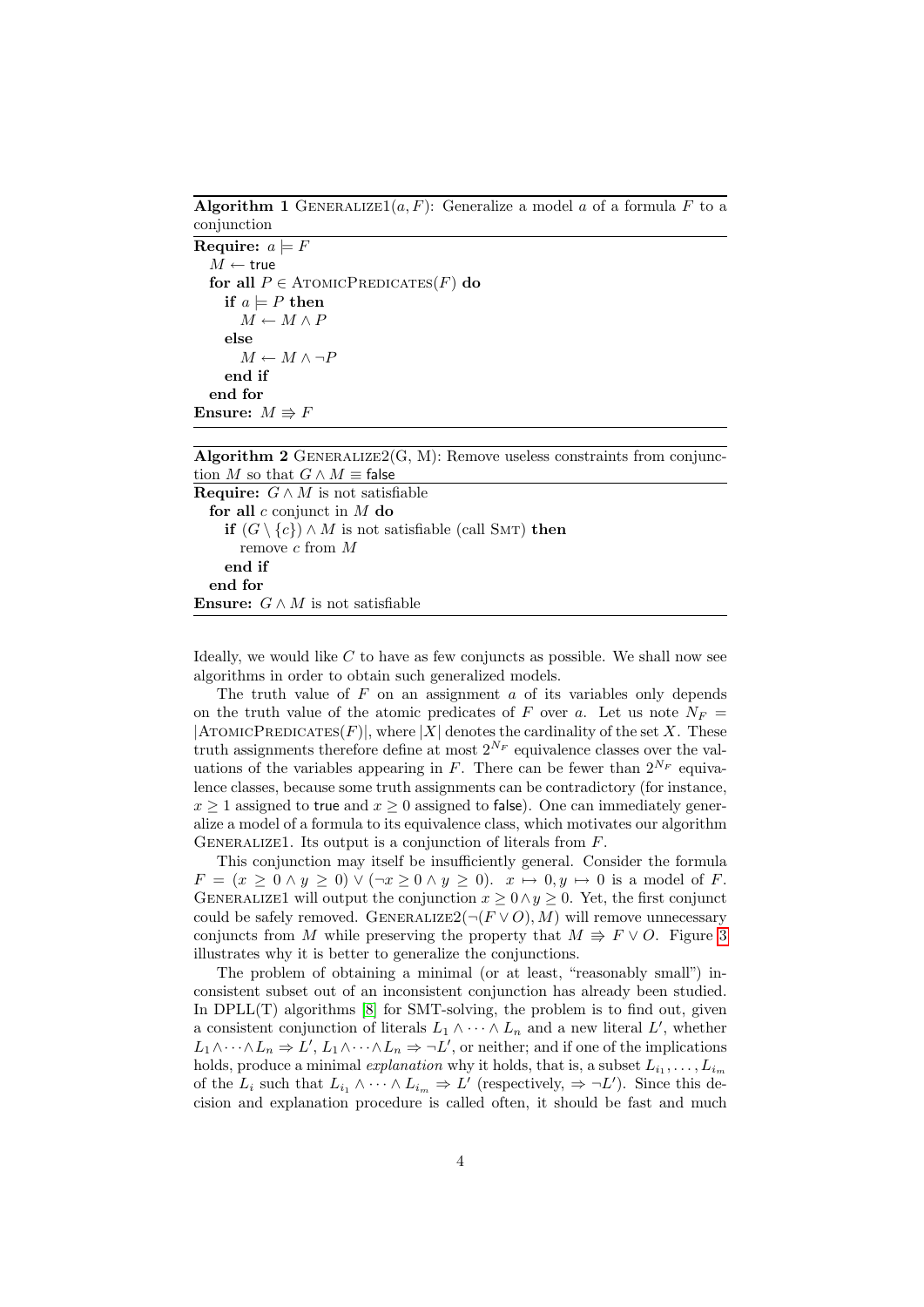

<span id="page-4-1"></span>Figure 1: Subsumption of one generalized model by another

effort has been devoted in that respect by implementors of SMT-solvers (e.g. [\[13\]](#page-14-2) for congruence theories). It is however not straightforward to use such explanation procedures for our purposes, since we do not consider conjunctions of literals only: when algorithm EXISTELIM invokes GENERALIZE2( $\neg F, M_1$ ),  $\neg F$ is in general a complex formula, not a literal.

We therefore present here a straightforward inconsistent set minimization algorithm similar to the one found in [\[6,](#page-14-3)  $\S6$ ]. GENERALIZE2(G, M), where M is a conjunction such that  $G \wedge M$  is unsatisfiable, works as follows:

- It attempts removing the first conjunct from  $M$  (thus relaxing the  $M$ constraint). If  $G \wedge M$  stays unsatisfiable, the conjunct is removed. If it becomes satisfiable, then the conjunct is necessary and is kept.
- The process is continued with the following conjuncts.

Unsurprisingly, the results of this process depend on the order of the conjuncts inside the conjunction  $M$ . Some orders may perform better than others; the resulting set of conjuncts is minimal with respect to inclusion, but not necessarily with respect to cardinality. [2](#page-4-0)

### 3.2 Main Algorithm

<span id="page-4-0"></span><sup>&</sup>lt;sup>2</sup>This is the case even if we consider a purely propositional case. As an example, consider  $F = A \vee (B \wedge C)$ .  $M = A \wedge B \wedge C \Rightarrow F$ , otherwise said  $M \wedge \neg F$  is not satisfiable. If one first relaxes the constraint A, one gets the conjunction  $B \wedge C$ , which still implies F; this conjunction has two propositional models  $(A \wedge B \wedge C$  and  $\neg A \wedge B \wedge C)$ . Yet, one could have chosen to relax B and obtain  $A \wedge C$ , and then to relax C and obtain A (which still implies  $(F)$ ; this formula has four propositional models.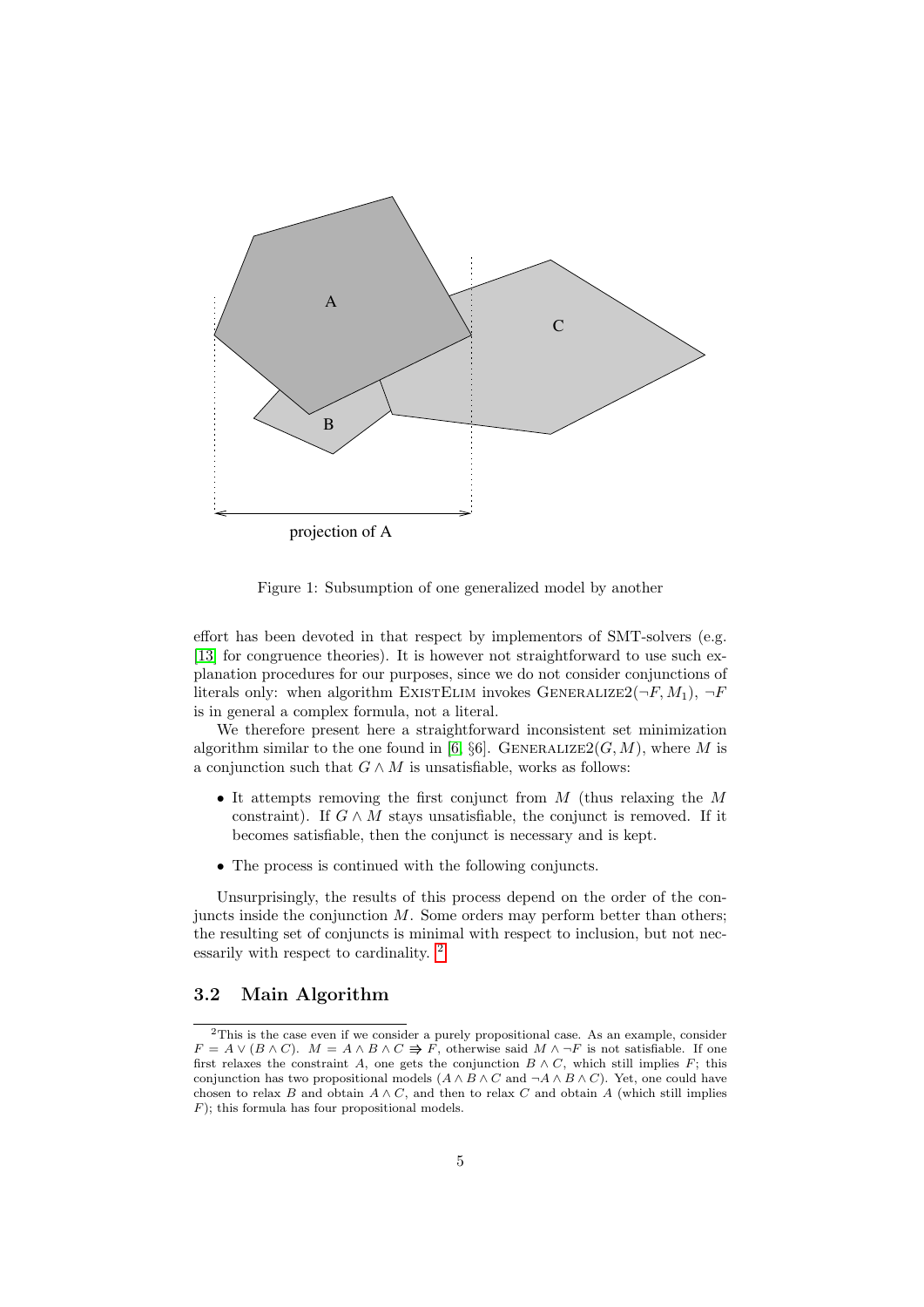

Figure 2: The gray area is the set of points matched by formula  $F = y \geq$  $-1 \vee (y \geq -2 \wedge x \geq -1 \wedge x \leq 1)$ . Point  $O = (0,0)$  is found as a model. This model is first generalized to  $y \ge -1 \land y \ge -2 \land x \ge -1 \land x \le 1$  according to its valuations on the atomic boolean formulas. Depending on whether one first tries to relax  $x \ge -1$  or  $y \ge -1$ , one gets either a half plane (one conjunct) or a vertical band (three conjuncts); the former is "simpler" than the second. The simplicity of the formula output by GENERALIZE2 thus depends on the ordering of the input conjuncts.

#### Algorithm 3 ExistElim: Existential quantifier elimination

 $H \leftarrow F$  $O \leftarrow$  false while H is satisfiable (call SMT) do  $\{(\exists \vec{v} F) \equiv (O \vee \exists \vec{v} H) \text{ and } H \wedge O \equiv \text{false}$ and O does not mention variables from  $\vec{v}$ }  $a \leftarrow$  a model of  $H \{a \models H\}$  $M_1 \leftarrow$  GENERALIZE1 $(F, a)$   $\{M_1 \rightrightarrows F\}$  $M_2 \leftarrow$  GENERALIZE2( $\neg F, M_1$ ) { $\neg (M_2 \wedge G)$ }  $\pi \leftarrow \text{PROJECT}(M_2, \vec{v}) \{ \pi \equiv \exists \vec{v} \; M_2 \}$  $O \leftarrow O \vee \pi$  $H \leftarrow H \wedge \neg \pi$ end while Ensure:  $O \equiv \exists \vec{v} \ F$ 

The main algorithm is  $\text{ExistELM}(F, \vec{v})$  which computes a DNF formula equivalent to  $\exists \vec{v}~F.~\vec{v}$  is a vector of variables.  $\vec{v}$  can be empty, and then the algorithm simply computes a "simple" DNF form for  $F$ . The algorithm computes generalized models of F and projects them one by one, until exhaustion. It maintains three formulas  $H$  and  $O$ .  $O$  is a DNF formula containing the projections of the models processed so far. H contains the models yet to be processed; it is initially equal to F. For each generalized model M, its projection  $\pi$  is added to  $O$  and removed from  $H$ . EXISTELIM can thus be understood as an ALL-SAT implementation coupled with a projection, where the projection is performed inside the loop so as to simplify the problem (as opposed to waiting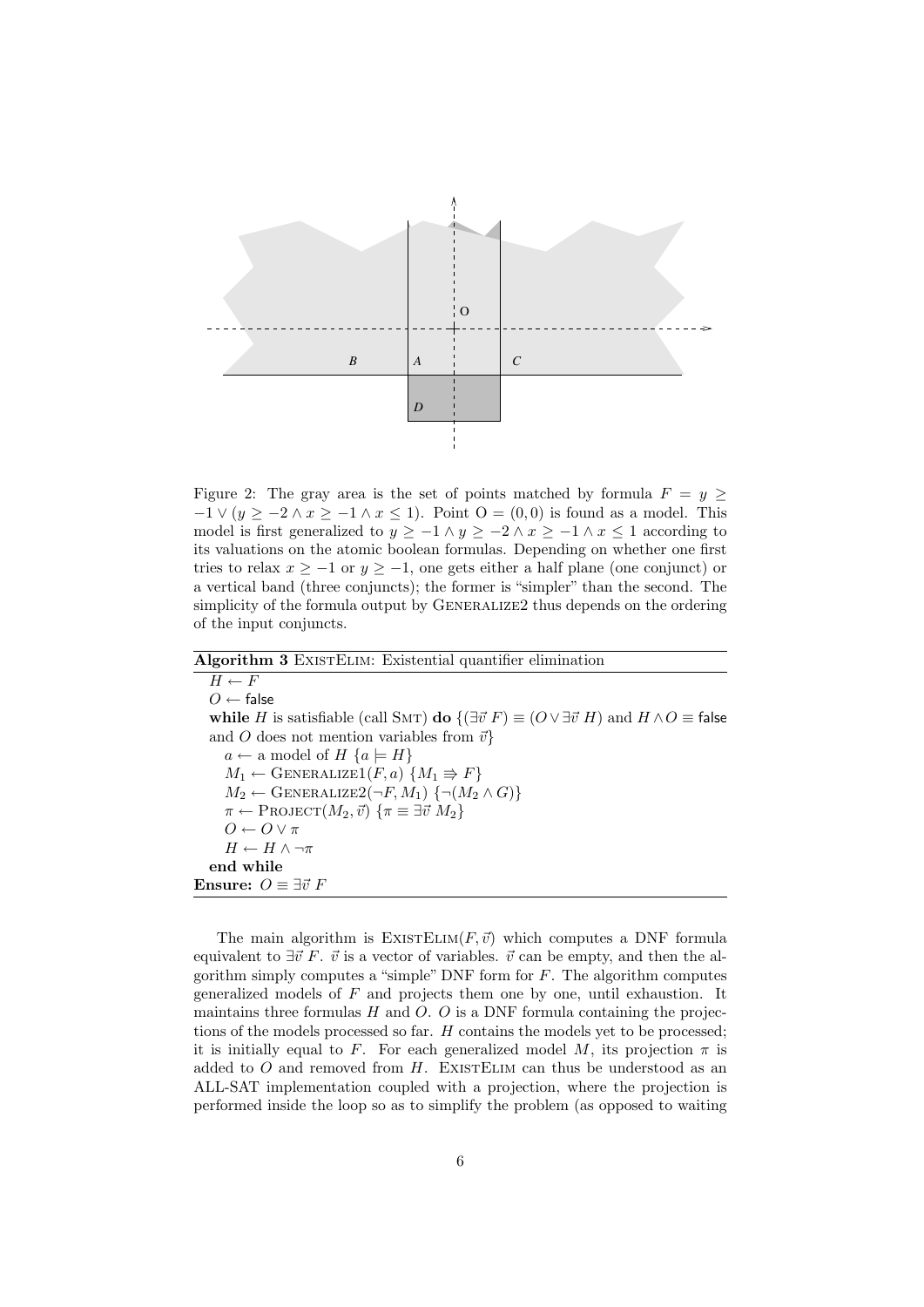

<span id="page-6-0"></span>Figure 3: A is the first generalized model selected. If  $G_0 \stackrel{\text{def}}{=} \neg F$ , the initial value of G, is replaced at the next iteration by  $G_1 \stackrel{\text{def}}{=} \neg F \wedge \neg \pi_0$  where  $\pi_0$  is the projection of  $A$ , then it is possible to generate a single generalized model encompassing both B and C (for instance  $x \ge -1 \wedge y \ge 0 \wedge y \le 2$ . If G stays constant, then the  $x \ge 1$  constraint defining the left edge of C cannot be relaxed.

for all models to be output and projecting them).

The partial correctness of the algorithm ensues from the loop condition and the following loop invariants:  $(\exists \vec{v} \ F) \equiv O \vee (\exists \vec{v} \ H), H \Rightarrow F$  and O does not mention variables from  $\vec{v}$ .

Given a formula  $\phi$ , we denote by  $W(\phi)$  the number of equivalence classes induced by the atomic predicates of  $F$  with nonempty intersection with the models of  $\phi$ . Termination is ensured because  $W(H)$  decreases by at least one at each iteration:  $M_1$  defines exactly one equivalence class,  $M_2$  defines a union of equivalence classes which includes the one defined by  $M_1$ , and the models of  $\pi$  include those of  $M_2$  thus also at least one equivalence class. The number of iterations is thus at most  $2^{N_F}$ . Note that GENERALIZE2 is needed neither for correctness nor for termination, but only for efficiency: otherwise, the number of iterations would always be the number of equivalence classes, which can be huge.

### <span id="page-6-1"></span>4 Possible Changes and Extensions

We investigated two variations of the same algorithm, both of which perform significantly worse. In addition, we extended the algorithm to quantifier elimination modulo a user-specified theory.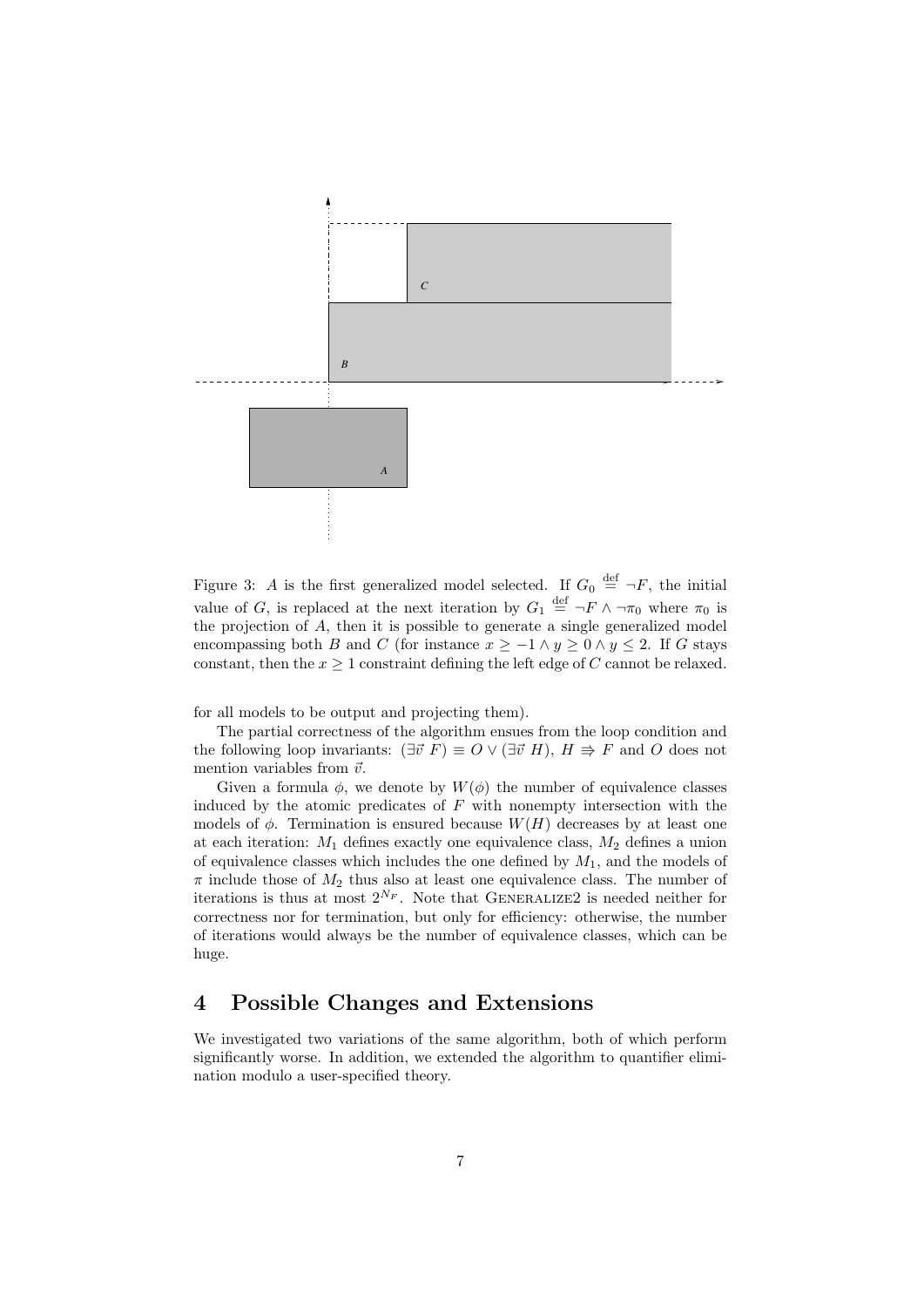#### <span id="page-7-0"></span>4.1 ALL-SAT then project (Mod1)

The algorithm would still be correct if M was removed from H instead of  $\pi$ . It then becomes equivalent to performing ALL-SAT (obtaining all satisfying assignments) then projection. On the one hand, with this modified algorithm, the set of atomic formulas of H would stay included in that of  $F$  throughout the iterations, while this set can grow larger with the original algorithm since the set of atomic formulas of the projection of  $F$  can be much larger than the set of atomic formulas in  $F$  (see §[5.1\)](#page-8-0). On the other hand, the original algorithm may need fewer iterations because  $\pi$  may subsume several generalized models, as shown by Fig.  $1: A$  is the first generalized model being generated, and its projection subsumes  $B$ ; thus, the original algorithm will not have to generate  $B$ , while the modified algorithm will generate  $B$ . Our experiments ( $\S5.2$ ) showed that the unmodified algorithm often performs much better in practice than this approach.

### 4.2 Removals from Negated Set (Mod2)

<span id="page-7-1"></span>

| <b>Algorithm 4</b> EXISTELIM( $Mod2$ ): Existential quantifier elimination                                                                            |
|-------------------------------------------------------------------------------------------------------------------------------------------------------|
| $H \leftarrow F$                                                                                                                                      |
| $G \leftarrow \neg F$                                                                                                                                 |
| $O \leftarrow$ false                                                                                                                                  |
| while H is satisfiable (call SMT) do $\{(\exists \vec{v} \ F) \equiv (O \lor \exists \vec{v} \ H) \text{ and } G \equiv \neg (F \lor O) \text{ and }$ |
| $H \wedge O \equiv \text{false}$ and O does not mention variables from $\vec{v}$                                                                      |
| $a \leftarrow$ a model of $H \{a \models H\}$                                                                                                         |
| $M_1 \leftarrow$ GENERALIZE1 $(F, a)$ $\{M_1 \Rightarrow F\}$                                                                                         |
| $M_2 \leftarrow$ GENERALIZE2(G, $M_1$ ) $\{\neg(M_2 \wedge G)\}\$                                                                                     |
| $\pi \leftarrow \text{PROJECT}(M_2, \vec{v}) \{\pi \equiv \exists \vec{v} M_2\}$                                                                      |
| $O \leftarrow O \vee \pi$                                                                                                                             |
| $H \leftarrow H \wedge \neg \pi$                                                                                                                      |
| $G \leftarrow G \wedge \neg \pi$                                                                                                                      |
| end while                                                                                                                                             |
| Ensure: $O\equiv \exists \vec{v}\; F$                                                                                                                 |

The algorithm given previously was not the first we experimented; we had originally a slightly more complicated one, given as  $\text{EXISTELIM}(Mod2)$ , which we wrongly thought would be more efficient. Instead of using  $\neg F$  to check for inappropriate generalizations, we used a formula G initially equal to  $\neg F$ , and then progressively altered. The termination proof stays the same, while correctness relies on the additional invariant  $G \equiv \neg (F \lor O)$ . EXISTELIM can be thought of as identical to  $EXISTELIM(Mod2)$  except that  $G$  stays constant.

We thought this scheme allowed more generalization of models than the algorithm we gave earlier in the article, as shown by Fig. [3.](#page-6-0) EXISTELIM tries to generalize  $M$  to a conjunction that implies  $F$ , but in fact this is too strict a condition to succeed, whereas  $EXISTELIM(Mod2)$  succeeds in generalizing  $F$  to a conjunction that implies  $F \vee O$ . If at least one variable is projected out, and  $F$  actually depends on that variable, then the models of  $F$  are strictly included in those of the final value of O, which is equivalent to  $\exists \vec{v} \ F$ .

Experiments  $(\S5.2)$  $(\S5.2)$  however showed that this "more clever" algorithm is slower by approximately a factor of two, because adding extra assertions to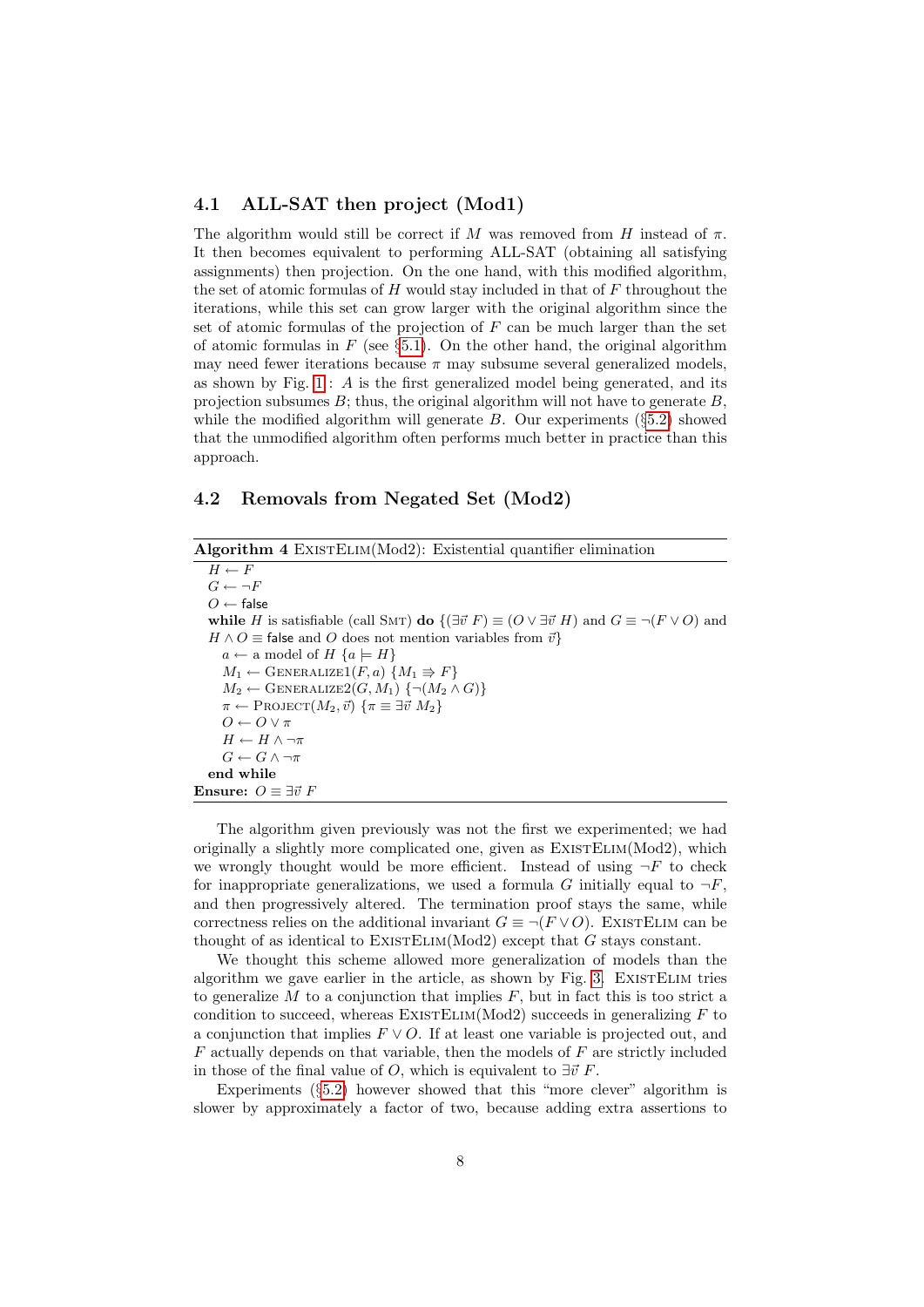G is costly for the SMT-solver.

#### 4.3 Extra Modulo Theory

The algorithm can be easily extended to quantifier elimination modulo an assumption  $T$  on the free variables of  $F$ . All definitions stay the same except that  $\Rightarrow$  is replaced by  $\Rightarrow_T$ , defined as  $P \Rightarrow_T Q \stackrel{\text{def}}{=} (P \wedge T) \Rightarrow (Q \wedge T)$  and  $\equiv$  is replaced by  $\equiv_T$ , defined as  $(P \equiv_T Q) \stackrel{\text{def}}{=} (P \wedge T \equiv Q \wedge T)$ . EXISTELIM is modified by replacing the initialization of G and H by  $\neg F \wedge T$  and  $F \wedge T$ respectively. Intuitively, T defines a universe of validity such that values outside of the models  $T$  are irrelevant to the problem being studied.

# 5 Comparison with Other Algorithms

The "classical" algorithm for quantifier elimination over linear inequalities is Ferrante and Rackoff's [\[7\]](#page-14-4). Another algorithm based on similar ideas, but with better performance, was proposed by Loos and Weispfenning [\[10\]](#page-14-5). We shall therefore compare our method to these algorithms, both theoretically and experimentally. We also compared our algorithm with other available packages using other quantifier elimination techniques.

| Benchmark                  | r. lim. $\mathbb R$ | r. lim. float   | prsb23          | blowup5    |
|----------------------------|---------------------|-----------------|-----------------|------------|
| <b>MJOLLNIR</b>            | 1.4                 | 17              | 0.06            | negligible |
| MJOLLNIR (mod1)            | $1.6\,$             | $77^a$          | 0.06            | negligible |
| MJOLINIR (mod 2)           | 1.5                 | 34              | 0.07            | negligible |
| MJOLLNIR Loos-Weispfenning | $o$ - $o$ - $m$     | $o$ - $o$ - $m$ | $o$ - $o$ - $m$ | negligible |
| Proof-of-concept           | n/a                 | 823             | n/a             | n/a        |
| MJOLLNIR Ferrante-Rackoff  | $0 - 0 - m$         | $O-O-M$         | $o$ - $o$ - $m$ | negligible |
| Proof-of-concept           | n/a                 | 823             | n/a             | n/a        |
| LIRA                       | $0 - 0 - m$         | $O-O-M$         | 8.1             | 0.6        |
| REDLOG rlqe                | 182                 | $O-O-M$         | $1.4\,$         | negligible |
| REDLOG rlge+rldnf          | $o$ - $o$ - $m$     | $o$ - $o$ - $m$ | n/a             | n/a        |
| MATHEMATICA Reduce         | 12000)              | $o$ - $o$ - $m$ | 780)            | 7.36       |

#### <span id="page-8-0"></span>5.1 Complexity bounds

<span id="page-8-2"></span><span id="page-8-1"></span><sup>a</sup>Memory consumption grows to  $1.1$  GiB.

Table 1: Timings (in seconds, on an AMD Turion TL-58 64-bit Linux system) for eliminating quantifiers from our benchmarks. The first line is the algorithm described in this paper, the two following linear variants from §[4,](#page-6-1) then other packages. REDUCE has rlge (quantifier elimination) and rlge+rldnf (same, followed by conversion to DNF).  $(> t)$  means that the computation was killed after t seconds because it was running too long. The prsb23 and following are decision problems, the output is true or false, thus DNF form does not matter. Out-of-memory is noted "o-o-m".

We consider in this section that inequalities are written using integer coefficients in binary notation. We shall prove that a complexity bound  $2^{n^{2^q}}$  where n is the number of atomic formulas and  $q$  is the number of quantifiers to be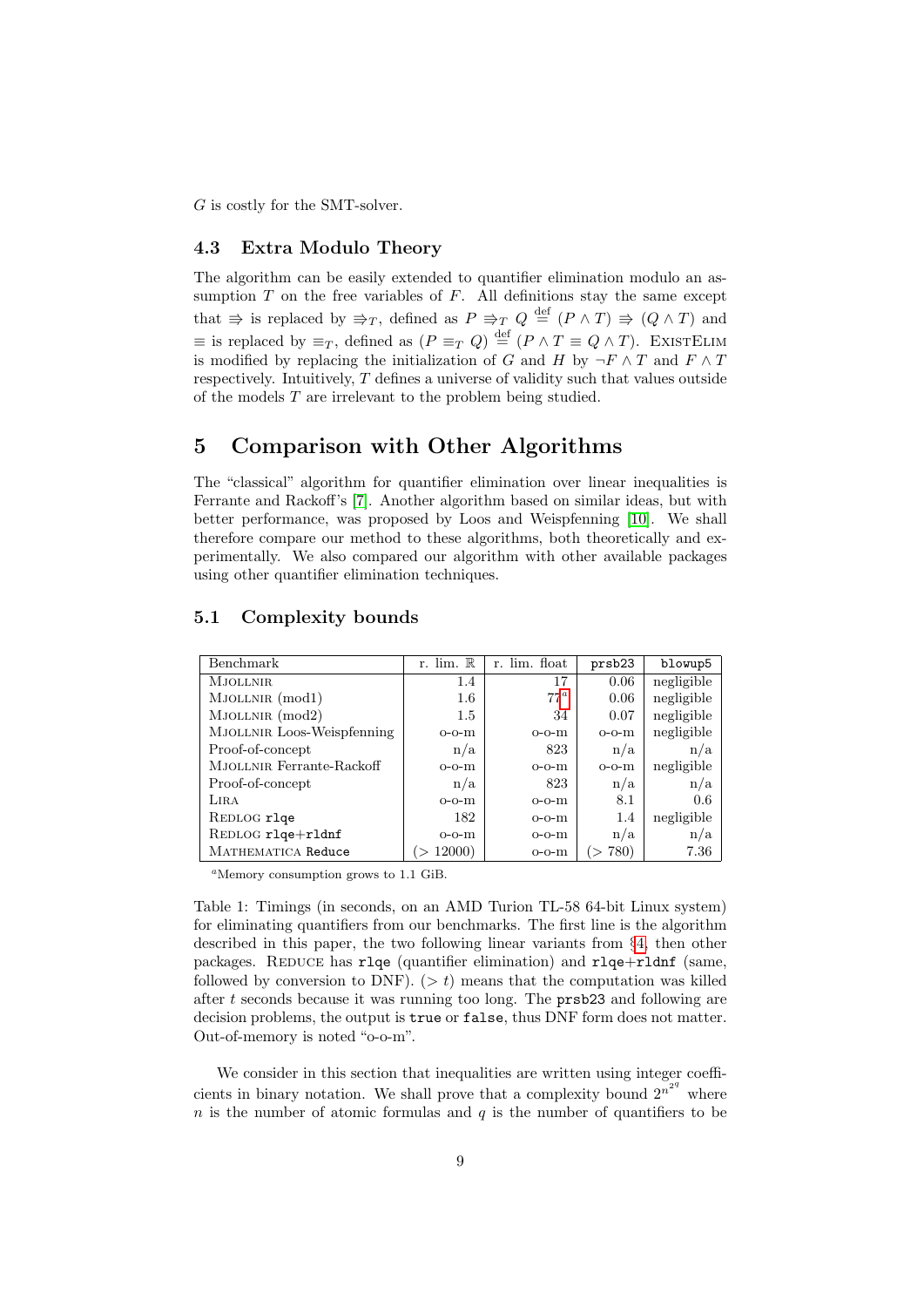eliminated. This yields an overall complexity of  $2^{2^{2|F|}}$  where |F| is the size of the formula.

Let us consider a conjunction of inequalities taken from a set of  $n$  inequalities. The Fourier-Motzkin algorithm  $[4, 9]$  $[4, 9]$  eliminates variable x from this conjunction as follows. It first partitions these inequalities into those where  $x$  does not appear, which are retained verbatim, and those where x appears positively  $(E_{+})$ and negatively  $(E_-)$ . From each couple of inequalities  $(e_+, e_-)$  in  $E_+ \times E_-,$  an inequality where x does not appear is obtained by cancellation between  $e_{+}$  and e−. The size in bits of the coefficients in the output inequalities can be at most  $2s + 1$  where s is the maximal size of the input coefficients.

The inequalities output therefore belong to a set of size asymptotically at most  $n^2/4$  (the worst-case occurs when the inequalities split evenly between those in which  $x$  appears positively and those where it appears negatively). The output conjunction is in general too large: many inequalities in it are superfluous; yet it is guaranteed to include all inequalities defining the facets of the projection of the polyhedron.

Consider a formula F written with inequalities  $A_1, \ldots, A_n$  as atomic formulas, with maximal coefficient size s. Our algorithm eliminates the quantifier from  $\exists x \ F$  and outputs a DNF formula  $F'$  built with inequalities found in the output of the Fourier-Motzkin algorithm operating on the set  $A_1, \ldots, A_n$  and variable x. It follows that F' is built from at most, asymptotically,  $n^2/4$  inequalities as atomic formulas. The running time for this quantifier elimination comes from:

- The SMT solving passes. There are at most  $2^n$  branches to explore in total. For each branch, SMT has to test whether the solution set of a conjunction of polynomial inequalities is empty or not, which is a particular case of linear programming, with polynomial complexity. The overall SMT cost is therefore bounded by  $O(2^n.P(n))$  for some polynomial P;
- The projections, with complexity  $O(n^2 \cdot s)$ , applied to each of at most  $2^n$ polyhedra.

This gives an overall complexity of  $O(2^{cn})$  where c is a constant.

Consider now a succession of quantifier eliminations (with or without alternations). We now have  $F$  consisting of a sequence of quantifiers followed by a quantifier-free formula built out of atomic formulas  $A_1, \ldots, A_n$ . Our algorithm performs eliminations in sequence, starting from the rightmost quantifier.

Let us note  $A^{(k)}$  the set of atomic formulas that can be obtained after k eliminations;  $A^{(0)} = \{A_1, \ldots, A_n\}$ . Clearly,  $|A^{(k)}| \leq |A^{(0)}|^{2^k}$  asymptotically, since at each iteration the size of the set of atomic formulas can at most get squared by Fourier-Motzkin elimination. The size of the coefficients grows at most as  $s \, . 2^k$ . This yields the promised bound.

It is possible that the bound  $|A^{(k)}| \leq |A^{(0)}|^{2^k}$ , obtained by observation of the Fourier-Motzkin algorithm, is too pessimistic. The literature does not show examples of such doubly exponential blowups, while polyhedra with single exponential blowups can be constructed.

The "classical" algorithm for quantifier elimination over real or rational arithmetic is Ferrante and Rackoff's method [\[7\]](#page-14-4)[\[4,](#page-13-1) §7.3][\[14,](#page-14-6) §4.2]. A related algorithm was proposed by Loos and Weispfenning [\[10\]](#page-14-5)[\[14,](#page-14-6) §4.4]. Both these algorithms are based on the idea that an existentially quantified formula  $\exists x F(x)$  with free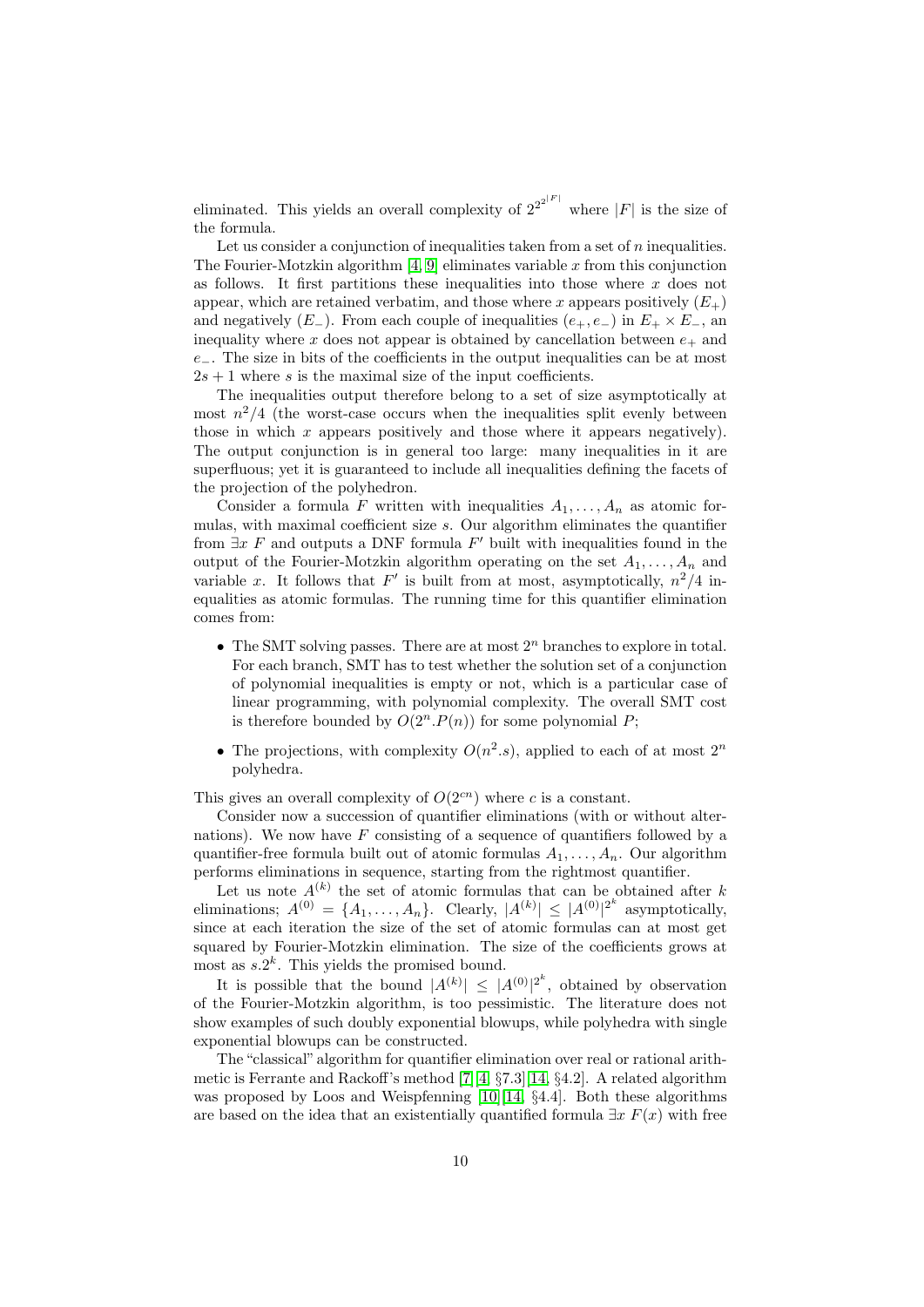variables y, z, ... can be replaced by  $F(x_1) \vee \cdots \vee F(x_m)$  where  $x_1, \ldots, x_m$  are expressed as functions of  $y, z, \ldots$ . In the case of Ferrante and Rackoff, m is quadratic in the worst case in the length of the formula, while for Loos and Weispfenning it is linear. In both cases, the overall complexity bound is  $2^{2^{cn}}$ .

The weakness of both algorithms is that they never simplify formulas. This may explain that while their theoretical bounds are better than ours, our algorithm is in practice more efficient, as shown in the next subsection.

One could at first assume that the complexity bounds for our algorithm are asymptotically worse than Ferrante and Rackoff's. Our algorithm, however, outputs results in CNF or DNF form, while Ferrante and Rackoff's algorithm does not. If we add a step of transformation to CNF or DNF to their algorithm, then we also obtain a triple exponential bound.

|                      | depth 14 |         |              | depth 15 |       |          | depth 16 |       |                  |
|----------------------|----------|---------|--------------|----------|-------|----------|----------|-------|------------------|
|                      | Solved   |         | $Avg O-o-m $ | Solved   | Avg   | $O$ -o-m | Solved   |       | $Avg \mid O-o-m$ |
| <b>MJOLLNIR</b>      | 100      | $1.6\,$ | $\Omega$     | 94       | 9.8   |          | 73       | 35.3  | 0                |
| MJOLINIR (mod 1)     | 94       | 8.2     | 3            | 80       | 27.3  | ⇁        | 39       | 67.1  | 25               |
| MJOLINIR (mod 2)     | 100      | 3.8     | $\Omega$     | 91       | 13.9  |          | 65       | 39.2  | 0                |
| MJOLLNIR LOOS-W.     | 93       | 1.77    |              | 90       | 6.42  | 5        | 62       | 17.65 | 27               |
| Proof-of-concept     | 94       | 1.4     | $\Omega$     | 86       | 2.2   |          | 55       | 17.7  | 0                |
| MJOLLNIR Ferrante-R. | 51       | 18.2    | 41           | 23       | 23.2  | 65       | 3        | 7.3   | 85               |
| Proof-of-concept     | 94       | 1.4     | $\Omega$     | 86       | 2.2   |          | 55       | 17.7  | 0                |
| LIRA                 | 14       | 102.4   | 83           | 3        | 77.8  | 94       |          | 8     | 95               |
| REDLOG (rlge)        | 92       | 13.7    | $\Omega$     | 53       | 27.4  |          | 27       | 33.5  | 0                |
| <b>MATHEMATICA</b>   | 6        | 30.2    |              |          | 255.7 |          |          | 19.1  | 0                |

### <span id="page-10-0"></span>5.2 Practical results

<span id="page-10-4"></span>Table 2: Benchmarks on  $3 \times 100$  random instances generated using randprsb, with formula depths  $n$  respectively 14, 15 and 16 (obtained byrandprsb 0 7 -10 10 n i) where i ranges in  $[0, 99]$ . The table shows the number of instances solved within the timeout period out of the proposed 100, the average time spent per solved instance, and the number of instances resulting in out-of-memory.

- We benchmarked several variants of our method against other algorithms:
- Mjollnir is the algorithm described in §[3,](#page-2-1) implemented on top of SMT solver YICES<sup>[3](#page-10-1)</sup> and the NEWPOLKA polyhedron package from APRON<sup>[4](#page-10-2)</sup>, or optionally the Parma Polyhedra Library (PPL[5](#page-10-3) ). Profiling showed that most of the time is spent in the SMT solver, so performance differences between NewPolka and PPL are negligible.
- **Proof-of-concept** is an early version of the same algorithm, implemented on top of a rudimentary SMT solver and the PPL. The SMT algorithm used is simple and lazy: the SMT problem is turned into SAT by replacing each atomic inequality by a propositional variable, and the SAT problem is input into Minisat. A full SAT solution is obtained, then tested for emptiness by solving a linear programming problem: finding a vector of

<span id="page-10-1"></span> $^3$ <http://yices.csl.sri.com/>

<span id="page-10-2"></span><sup>4</sup><http://apron.cri.ensmp.fr/library/>

<span id="page-10-3"></span><sup>5</sup><http://www.cs.unipr.it/ppl/>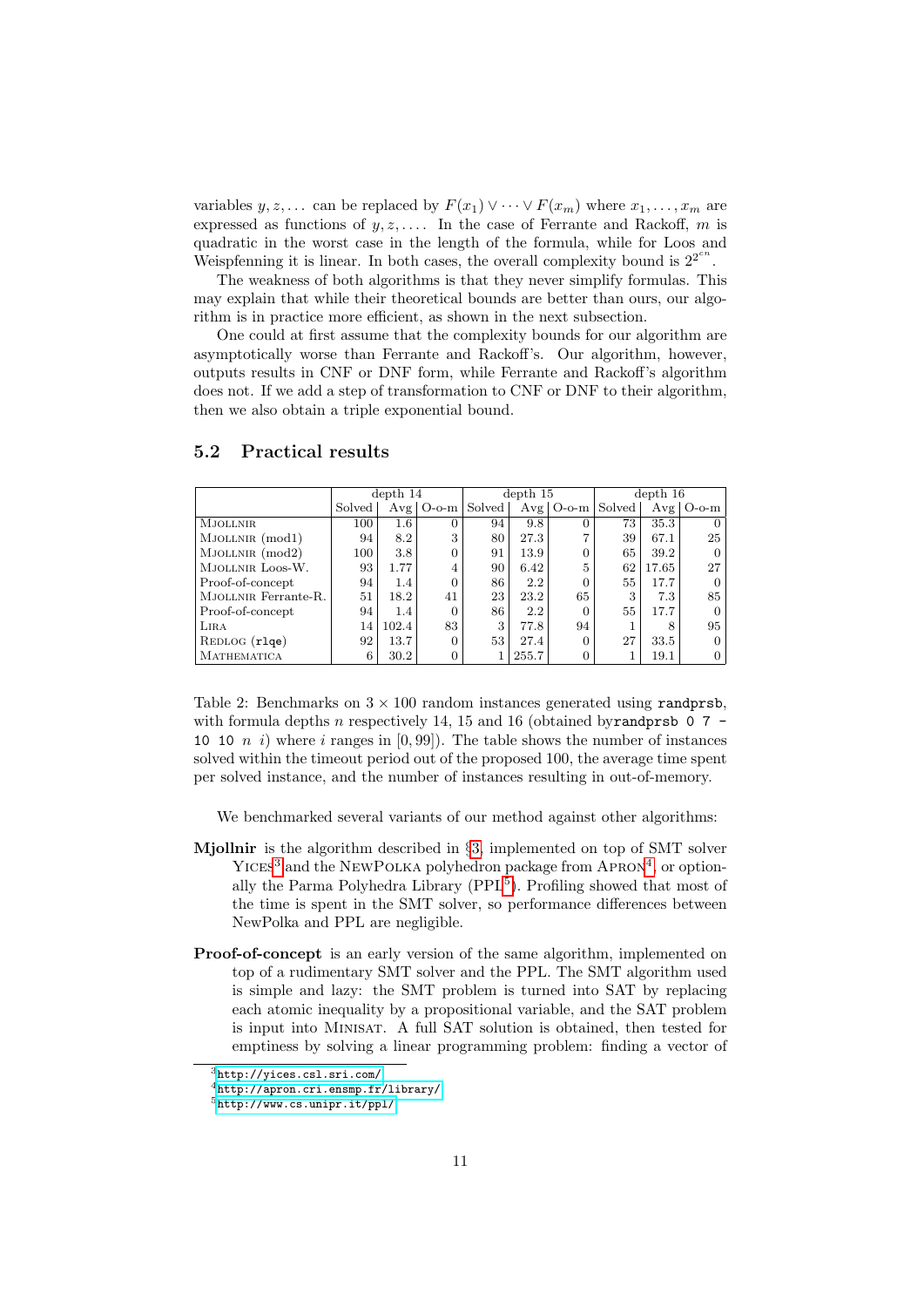coefficients suitable as a contradiction witness for Farkas' lemma. If a witness is found, it yields a contradictory conjunction, whose negation is added to the SAT problem and SAT is restarted.

- **Mjollnir** (mod1) is the ALL-SAT then projection algorithm from  $\S 4.1$ . It is invoked by option -no-block-projected-model.
- Mjollnir (mod2) is the algorithm from §[4.2;](#page-7-1) it is invoked by option -addblocking-to-g.
- Mjollnir Ferrante-Rackoff implements [\[7\]](#page-14-4)[\[4,](#page-13-1) §7.3].
- Mjollnir Loos-Weispfenning implements [\[10\]](#page-14-5).
- $\text{Lira}^6$  $\text{Lira}^6$  is based on Büchi automata and handles both Presburger arithmetic (integer linear inequalities) and rational linear inequalities.
- Mathematica<sup>[7](#page-11-1)</sup> is a general-purpose symbolic algebra package. Its Reduce fonction appears to implement CAD [\[5\]](#page-14-7), an algorithm suitable for nonlinear inequalities interpreted in the theory of real closed fields, though it is difficult to know what exactly is implemented because this program is closed source.
- Redlog<sup>[8](#page-11-2)</sup> is a symbolic formula package implemented on top of the computer algebra system REDUCE  $3.8.^9$  $3.8.^9$  REDLOG implements various algorithms due to Volker Weispfenning and his group [\[11\]](#page-14-8).

Table [1](#page-8-2) compares these various implementations on a few benchmark examples [10](#page-11-4) coming from two sources:

- 1. Examples produced from problems of program analysis following our method for the parametric computation of least invariants. [\[12\]](#page-14-9) To summarize, each formula expresses the fact that a set of program states (such as a product of intervals for the numerical variables) is the least invariant of a program, or the strongest postcondition if there is no fixed point involved. Most of the examples, being extracted by hand from simple subprograms, were easily solved and thus did not constitute good benchmarks, but one of them, defining the least invariant of a rate limiter, proved to be tougher to solve, and we selected it as a benchmark. We have two versions of this example: the first for a rate limiter operating over real numbers ("r. lim  $\mathbb{R}^n$ ) the second over floating-point numbers, abstracted using real numbers ("r. lim float"), and considerably tougher to process than the real example.
- 2. Examples procured from the Lira designers (prsb23 and blowup5).

Memory consumption stayed modest for all examples  $(< 15$  MiB), except for r. lim float. Profiling showed that most of the time is spent in the SMT-solver

<span id="page-11-0"></span> $^6$ <http://lira.gforge.avacs.org/>

<span id="page-11-1"></span><sup>7</sup><http://www.wolfram.com/>

<span id="page-11-2"></span><sup>8</sup><http://www.algebra.fim.uni-passau.de/~redlog/>

<span id="page-11-4"></span><span id="page-11-3"></span> $^{9}$ <http://www.uni-koeln.de/REDUCE/><br><sup>10</sup>Available from http://www.

from [http://www-verimag.imag.fr/~monniaux/download/linear\\_qe\\_](http://www-verimag.imag.fr/~monniaux/download/linear_qe_benchmarks.zip) [benchmarks.zip](http://www-verimag.imag.fr/~monniaux/download/linear_qe_benchmarks.zip).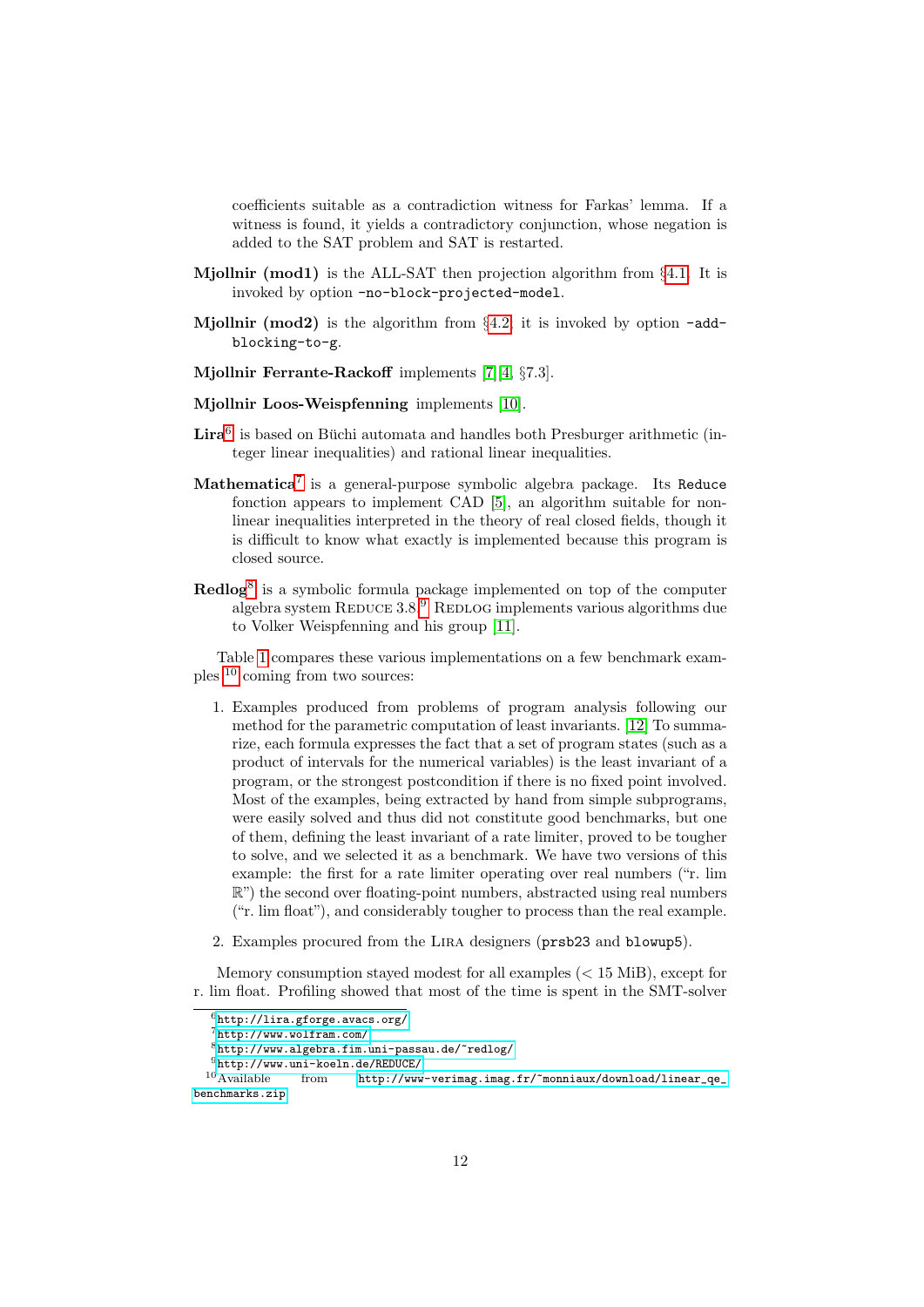and only a few percents in the projection algorithm. The fact that the proof-ofconcept implementation, with a very naive SMT-solver, performs decently on an example where other algorithms exhaust memory shows that the performance of our algorithm cannot be solely explained by the good quality of Yices.

Table [2](#page-10-4) compares the various algorithms on random examples. We then used the LIRA team's randprsb tool<sup>[11](#page-12-0)</sup> to generate 100 random instances, by changing the seed of the random number generator from 0 to 99, for each of three values  $(14, 15, 16)$  of the depth parameter, which measures complexity.<sup>[12](#page-12-1)</sup> The programs were then tested with both a 1.8 GiB memory limit and a timeout of five minutes. It is clear from Tab. [2](#page-10-4) that Mjollnir -no-add-blocking-to-g is the most efficient of the tested tools.

# 6 Conclusion and Future Work

We have proposed a new quantifier elimination algorithm for the theory of linear inequalities over the real or rational numbers, and investigated possible variants. Our motivation was the practical application of a recent result of ours on program analysis, stating that formulas for computing the least invariants of certain kinds of systems can be obtained through quantifier elimination [\[12\]](#page-14-9).

This algorithm is efficient on examples obtained from this program analysis technique, as well as other examples, whereas earlier published algorithms, as well as several commercial packages, all exhaust time or memory resources. Our algorithm leverages the recent progresses on satisfiability modulo theory solvers (SMT) and, contrary to older algorithms, performs on-the-fly simplifications of formulas that keep formula sizes manageable. Our algorithm also performs better than a straight application of SMT solvers (ALL-SAT followed by projection).

Our algorithm is described for rational or real linear arithmetic, but it can be extended to any theory for which there is an efficient satisfiability testing algorithm for unquantified formulas and a reasonably efficient projection algorithm for conjunctions. Among extensions that could be interesting from a practical point of view would be on the one hand the nonlinear case for real arithmetic (polynomials), and on the other hand the mixed integer / real problems. Of course, nonlinear integer arithmetic cannot be considered, since Peano arithmetic is undecidable.

Tarski showed that the theory of the real closed fields (inequalities of polynomial expressions) admits quantifier elimination, [\[16\]](#page-14-10) however his algorithm had impractical (non-elementary) complexity. Later, the *cylindrical algebraic de*composition (CAD) [\[2,](#page-13-2) Ch. 11] method was introduced, with doubly exponential complexity, which is unavoidable in the worst case  $[2, §11.4]$  $[2, §11.4]$ . Our experiments with both MATHEMATICA and QEPCAD, both of which implement CAD, as well as with REDUCE/REDLOG, which implement various algorithms for quantifier elimination, showed us that combinatorial blowup occurs very quickly. For such techniques to be interesting in practice, practical complexity should be lowered. Perhaps our technique could help. There are, however, significant difficulties in that respect. Our technique starts with some single model of the target formula

<span id="page-12-1"></span><span id="page-12-0"></span> $11$ <http://lira.gforge.avacs.org/toolpaper/randPrsb.hs>

<sup>&</sup>lt;sup>12</sup>We used the command line **randprsb** 0 7 -10 10 n i where n is the depth parameter (here, 14, 15 or 16) and  $i$  ranges in  $[0, 99]$ .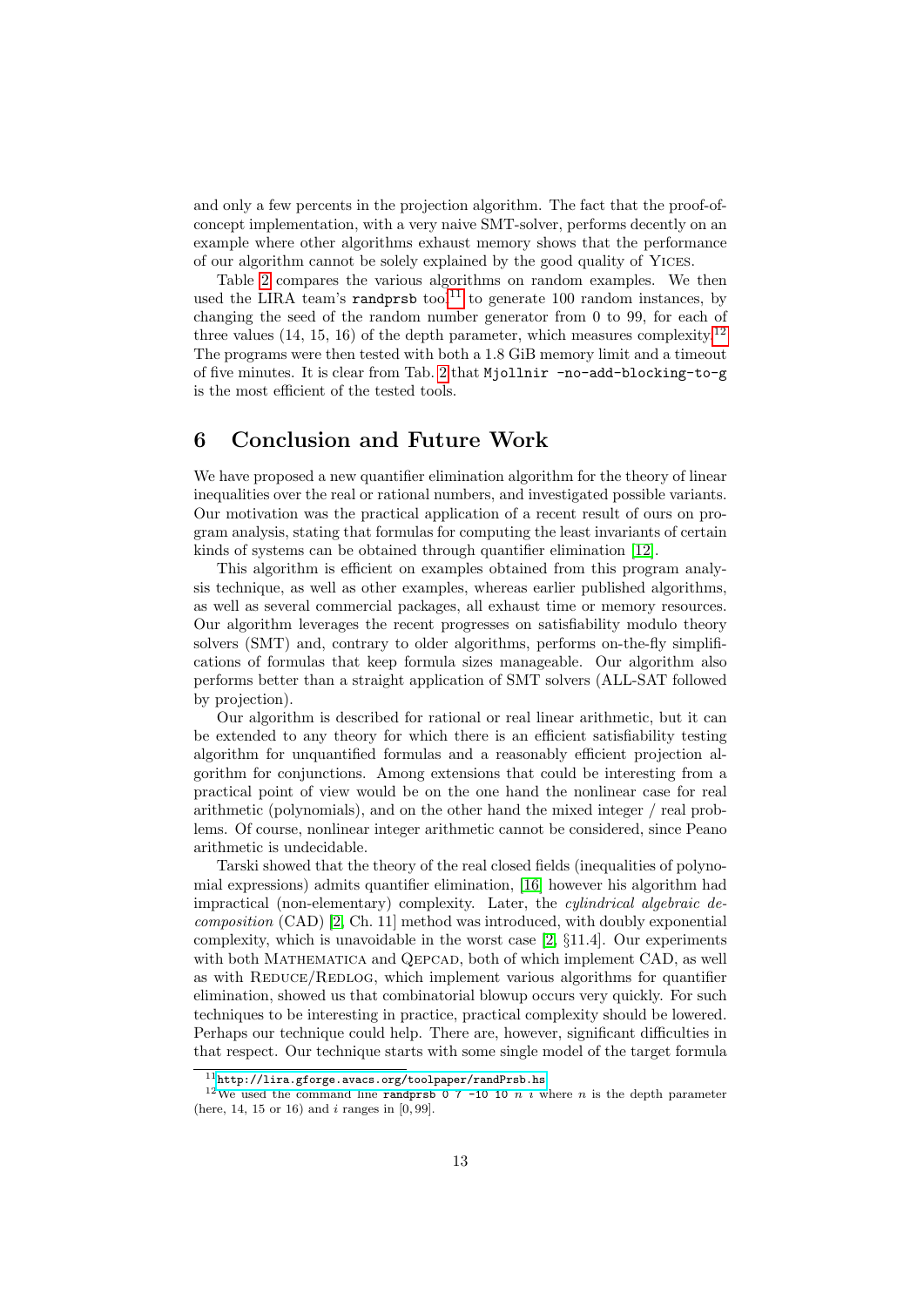over the rational numbers; but a system of nonlinear inequalities needs not have rational models when it is not full-dimensional (for instance,  $X^2 = 2$ ). Our technique reduces the geometrical computations to computations on conjunctions; but in the nonlinear case, single inequalities can be reduced to disjunctions. As an example,  $X^2 \geq 4$  is reduced to  $X \leq -2 \vee X \geq 2$ . Most importantly, our technique relies at several steps on the availability of a decision procedure that stays efficient even when the answer is negative.

Regarding the mixed integer / real problems, the Lira tool implements quantifier elimination using a weak form of Büchi automata matching the  $b$ -ary expression of the integers or reals, where  $b$  is an arbitrary base. [\[3\]](#page-13-3) The output of the process is an automaton and not a readable formula. While it is possible to decide a closed formula, and to obtain one model from a satisfiable non-closed formula, it is an open problem how to efficiently reconstruct a quantifier-free formula from the resulting automaton. The automaton construct is unsuitable for large coefficients (as our examples obtained from the analysis of floatingpoint programs). Even on examples with small coefficients, the tool was unable to complete quantifier elimination without blowing up. We think therefore that it would be interesting to be able to apply our technique to the mixed integer / real problems, but there are difficulties: the algorithms on integer polyhedra are considerably more complex than on rational polyhedra.

A classical objection to automatic program analysis tools meant to prove the absence of bugs is that these tools could themselves contain bugs. Our method uses complex algorithms (SMT-solving, polyhedron projection) as subprocedures. We consider developing techniques so that the algorithm outputs easily-checkable proofs or "proof witnesses" of the correctness of its computation. Furthermore, we showed in earlier publications [\[12\]](#page-14-9) that certain program analysis tasks were equivalent to quantifier elimination problems; that is, an effective static analyzer can be extracted from the quantifier-free form of an analyzer specification. This therefore suggests a new way for writing safe static analyzers: instead of painstakingly writing an analyzer, then proofs of correctness in a proof assistant [\[15\]](#page-14-11), one could formulate the analysis problem as an equivalent quantifier elimination problem, with a relatively simple proof of equivalence, then apply a "certified" quantifier elimination procedure in order to extract the effective analyzer.

# References

- <span id="page-13-0"></span>[1] Roberto Bagnara, Patricia M. Hill, and Enea Zaffanella. The Parma Polyhedra Library, version 0.9. available from <http://www.cs.unipr.it/ppl>.
- <span id="page-13-2"></span>[2] Saugata Basu, Richard Pollack, and Marie-Françoise Roy. Algorithms in real algebraic geometry. Algorithms and computation in mathematics. Springer, 2003.
- <span id="page-13-3"></span>[3] Eisinger J. Becker B., Dax C. and Klaedtke F. LIRA: handling constraints of linear arithmetics over the integers and the reals. In Computer Aided Verification  $(CAV)$ , number 4590 in LNCS, pages 312–315, 2005.
- <span id="page-13-1"></span>[4] Aaron R. Bradley and Zohar Manna. The Calculus of Computation: Decision Procedures with Applications to Verification. Springer, October 2007.